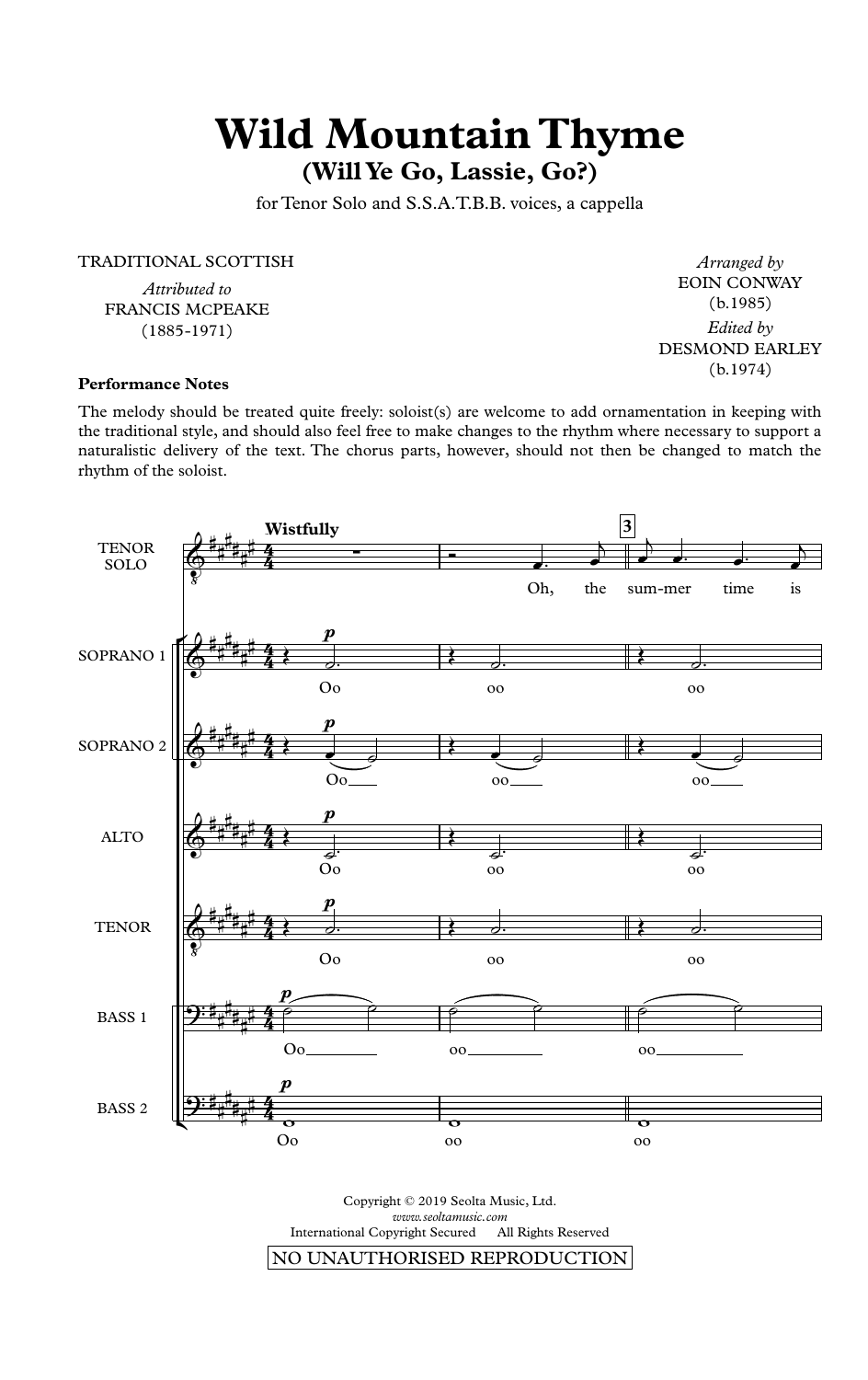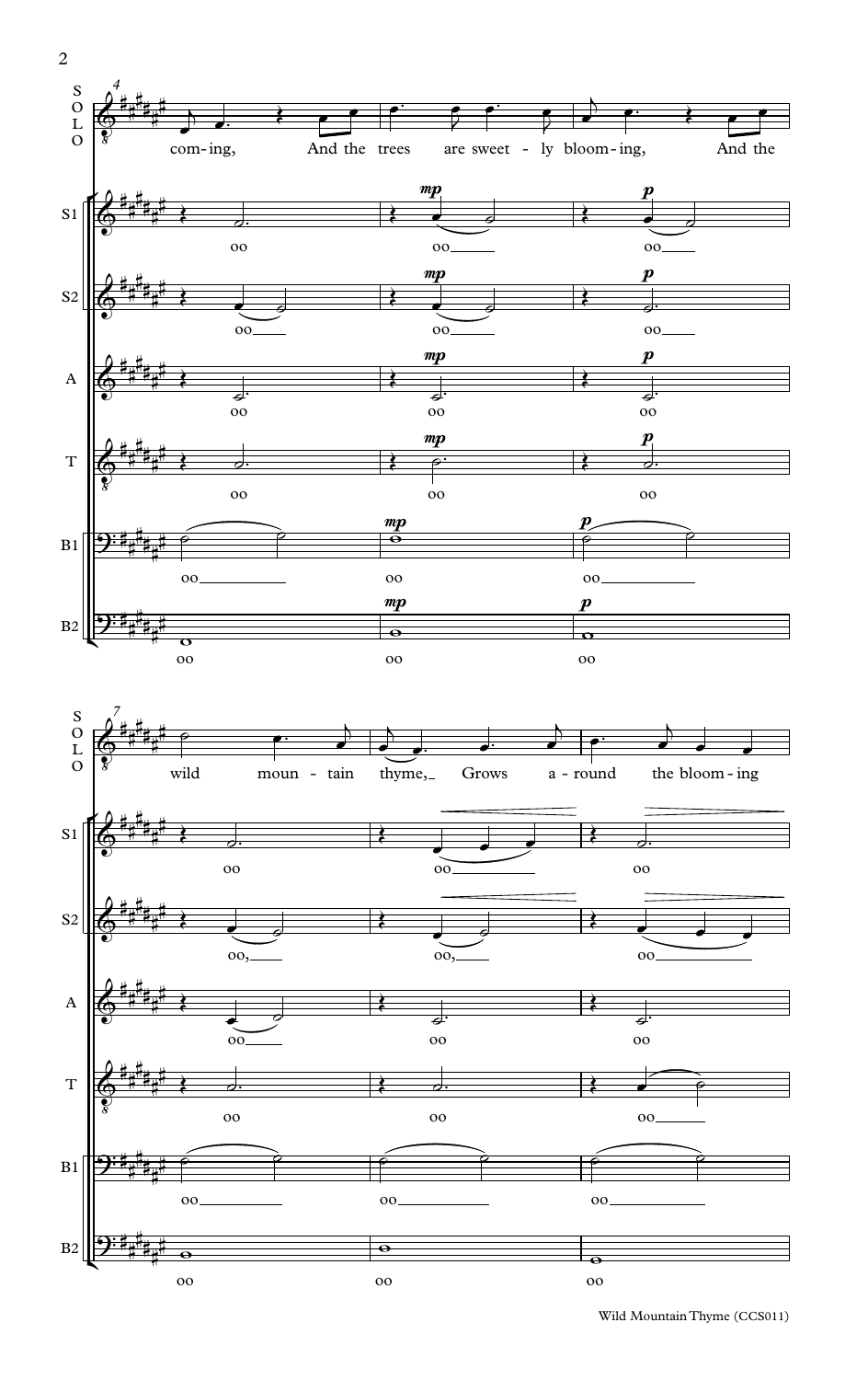

Wild Mountain Thyme (CCS011)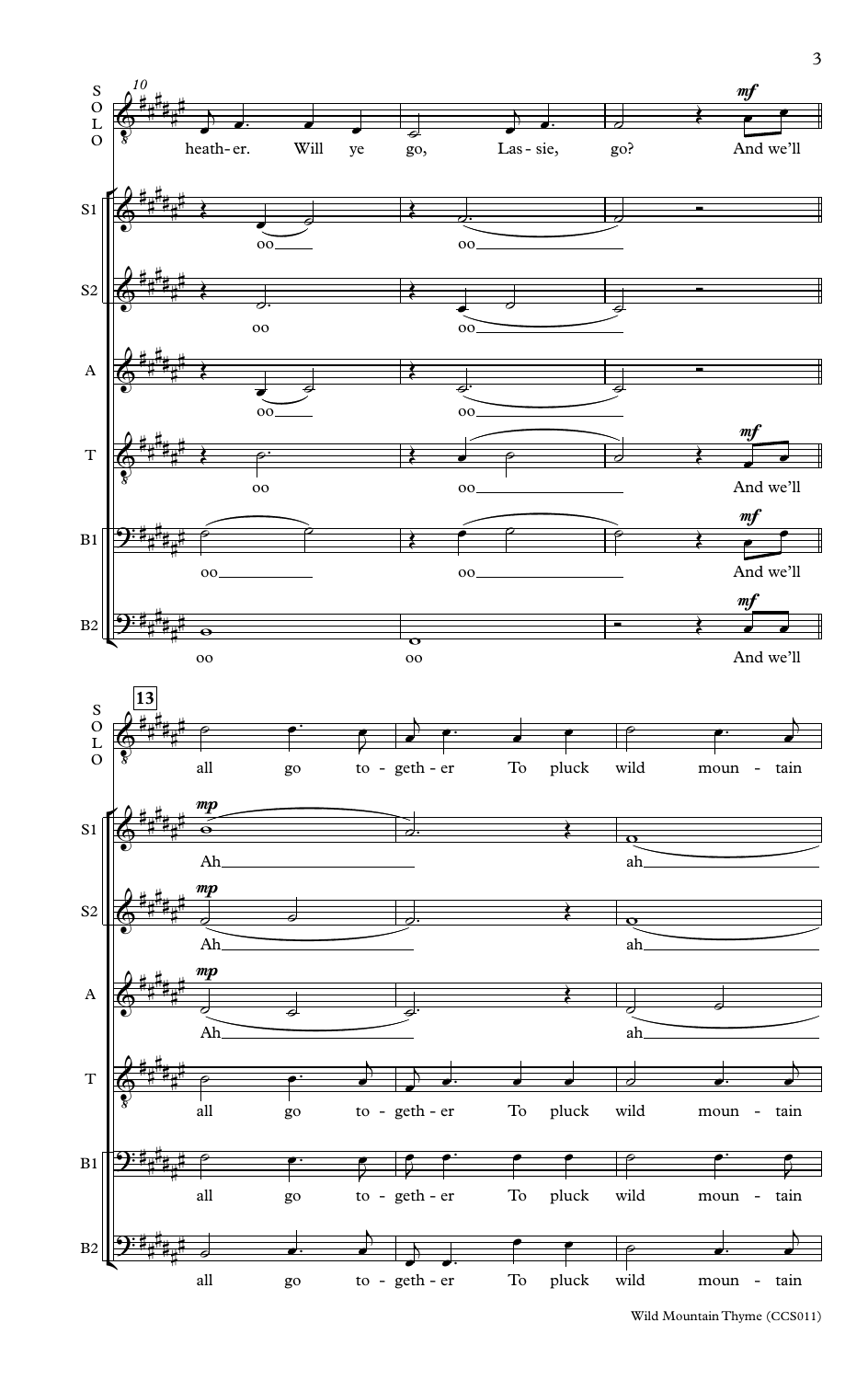![](_page_3_Figure_0.jpeg)

Wild Mountain Thyme (CCS011)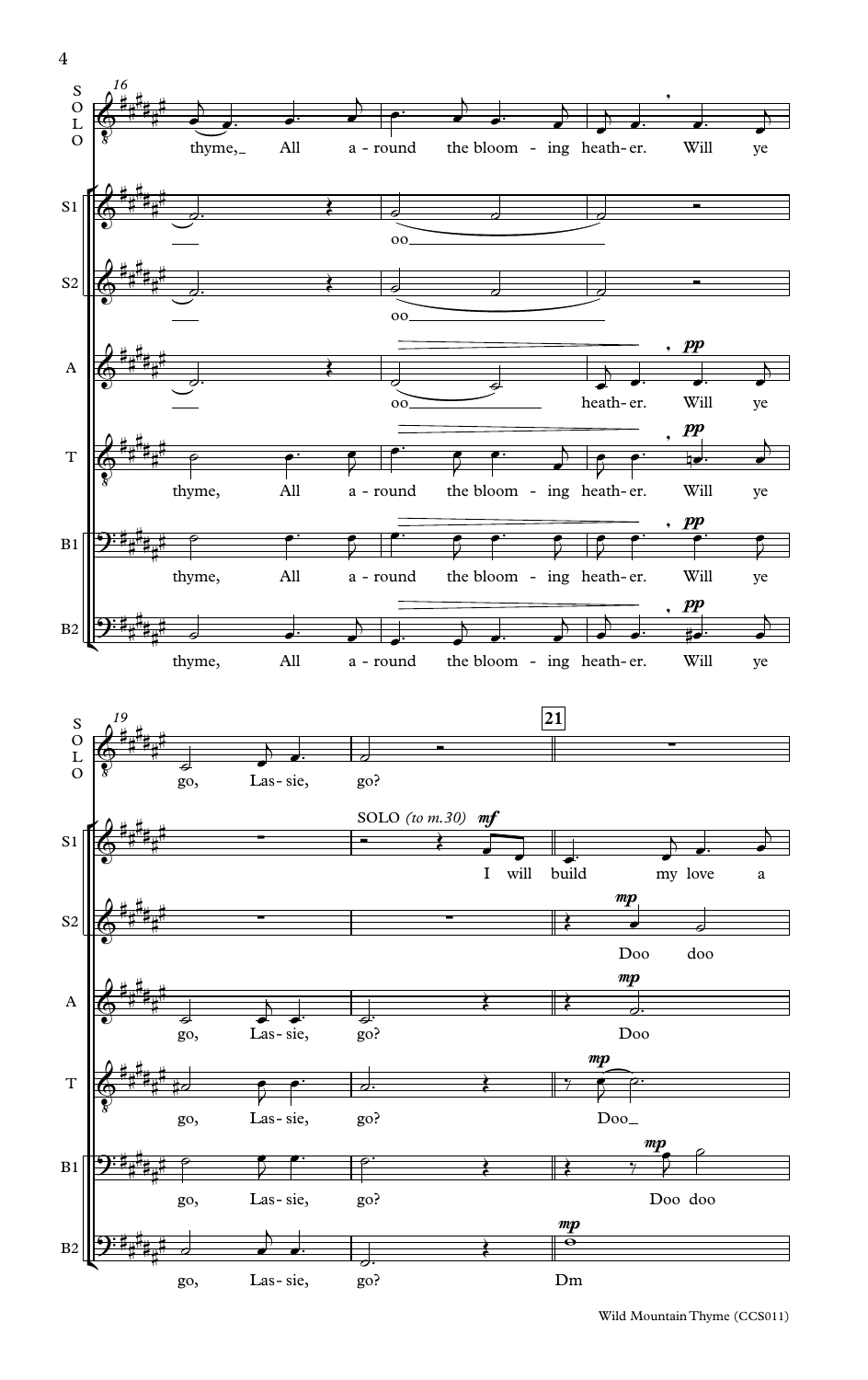![](_page_4_Figure_0.jpeg)